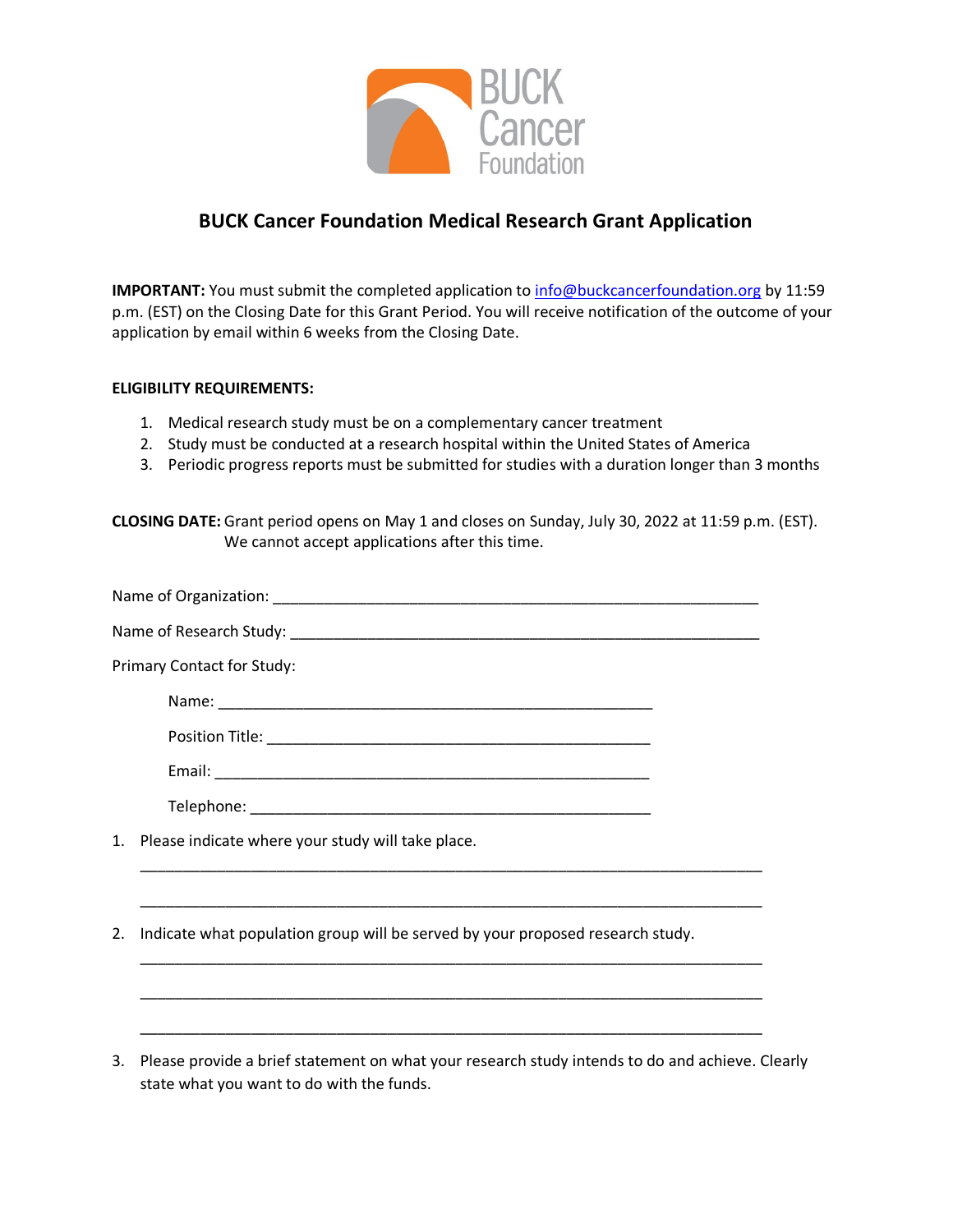

\_\_\_\_\_\_\_\_\_\_\_\_\_\_\_\_\_\_\_\_\_\_\_\_\_\_\_\_\_\_\_\_\_\_\_\_\_\_\_\_\_\_\_\_\_\_\_\_\_\_\_\_\_\_\_\_\_\_\_\_\_\_\_\_\_\_\_\_\_\_\_\_\_\_\_\_\_\_\_\_\_\_

\_\_\_\_\_\_\_\_\_\_\_\_\_\_\_\_\_\_\_\_\_\_\_\_\_\_\_\_\_\_\_\_\_\_\_\_\_\_\_\_\_\_\_\_\_\_\_\_\_\_\_\_\_\_\_\_\_\_\_\_\_\_\_\_\_\_\_\_\_\_\_\_\_\_\_\_\_\_\_\_\_\_

\_\_\_\_\_\_\_\_\_\_\_\_\_\_\_\_\_\_\_\_\_\_\_\_\_\_\_\_\_\_\_\_\_\_\_\_\_\_\_\_\_\_\_\_\_\_\_\_\_\_\_\_\_\_\_\_\_\_\_\_\_\_\_\_\_\_\_\_\_\_\_\_\_\_\_\_\_\_\_\_\_\_

\_\_\_\_\_\_\_\_\_\_\_\_\_\_\_\_\_\_\_\_\_\_\_\_\_\_\_\_\_\_\_\_\_\_\_\_\_\_\_\_\_\_\_\_\_\_\_\_\_\_\_\_\_\_\_\_\_\_\_\_\_\_\_\_\_\_\_\_\_\_\_\_\_\_\_\_\_\_\_\_\_\_

| 4. If your application is successful, a concise description of your research study will be included on our |
|------------------------------------------------------------------------------------------------------------|
| website and in a press release. In one, or two sentences please give your reason for undertaking the       |
| study and how you are going to do it.                                                                      |

| 6. How much are you requesting from the BUCK Cancer Foundation? ___________________________________         |
|-------------------------------------------------------------------------------------------------------------|
| 7. How long (in months) will it take to complete your research study? _____________________________         |
|                                                                                                             |
|                                                                                                             |
| 10. Do you foresee any risks that might affect the successful completion of your research study?            |
|                                                                                                             |
|                                                                                                             |
|                                                                                                             |
| 11. Which research groups and / or partner institutes will benefit? Briefly describe how they will benefit. |
|                                                                                                             |
|                                                                                                             |
| 12. We assume that you will make an effort to share the results of your work with others. Please            |
| elaborate on your dissemination methodology (i.e., publications, seminars, forms, collaborative             |

\_\_\_\_\_\_\_\_\_\_\_\_\_\_\_\_\_\_\_\_\_\_\_\_\_\_\_\_\_\_\_\_\_\_\_\_\_\_\_\_\_\_\_\_\_\_\_\_\_\_\_\_\_\_\_\_\_\_\_\_\_\_\_\_\_\_\_\_\_\_\_\_\_\_\_\_\_\_\_\_\_\_

training).